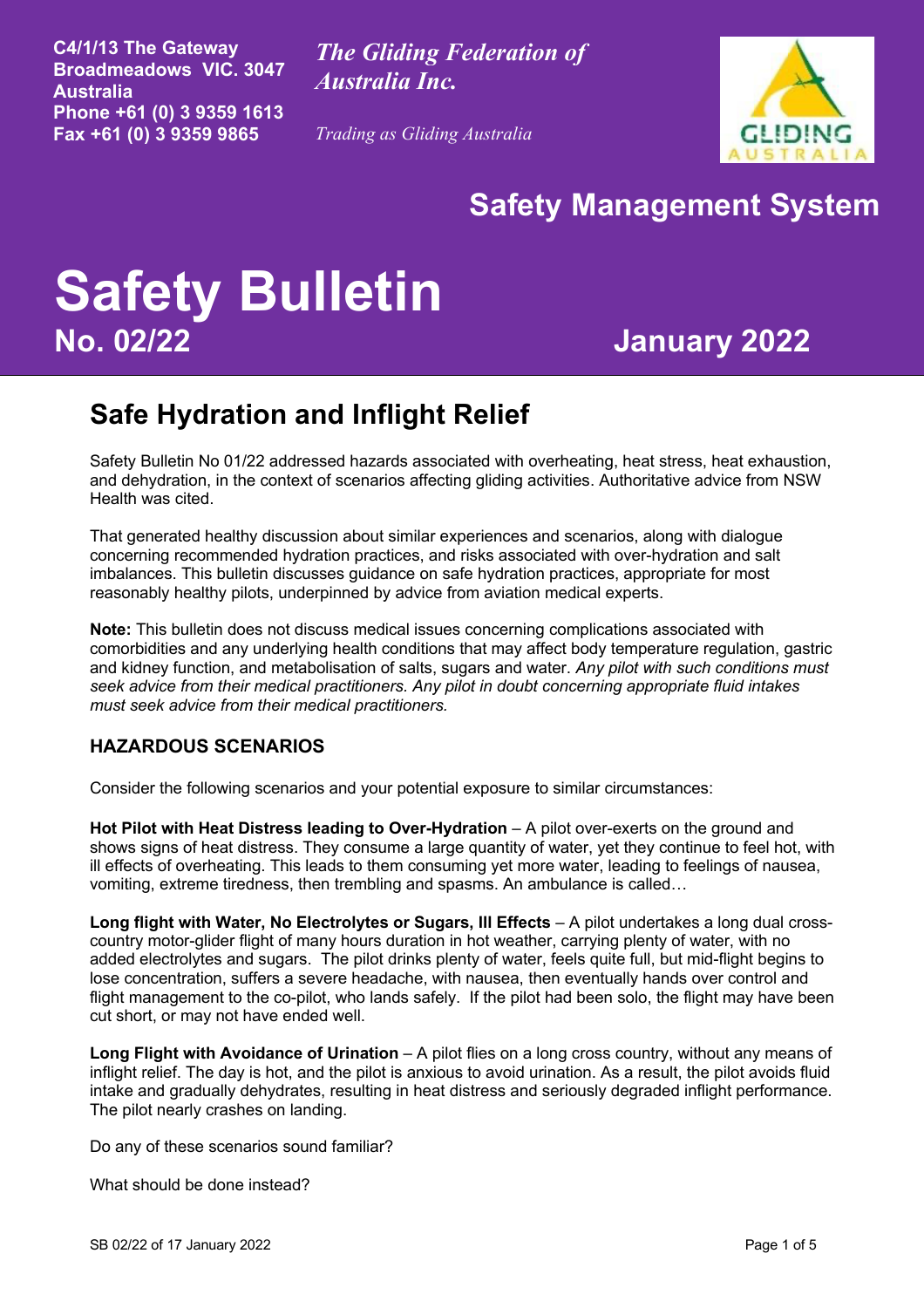### **POSITIVE SCENARIO**

**Competition Pilot** – A highly skilled and accomplished gliding competition pilot puts much effort into staying in good condition. They remain current and in practice in cross-country flying, and longer local soaring flights in weak conditions. They take care with hydration prior to flights, routinely carrying a hydration backpack with several litres of a balanced sports electrolyte, with both sugars and salt dissolved in water. Light nibbles and nourishment are also consumed in flight. In-flight relief is also used, with urinary output aiding both comfort and body salt balance. Their in-flight work cycle includes a deliberate refresh routine with intake of fluids at the top of thermals and prior to any high activity phase, including circuit and landing. They suffer no ill effects; their consistent well-being is in fact a performance enhancement.

How well do your preparations and inflight arrangements correlate with this?

What could you do differently?

#### **SYMPTOMS, MEDICAL ISSUES AND ADVICE**

There are hazards associated with over-hydration. Those hazards are exacerbated by excessive ingestion of water not containing electrolytes (most notably sodium) and no sugars. A balanced intake is important.

Some members may have heard of a condition called hyponatremia; this occurs when the concentration of sodium in your blood is abnormally low. Sodium is an electrolyte, and it helps regulate the amount of water that's in and around your cells.

In hyponatremia<sup>1</sup>, one or more factors — ranging from an underlying medical condition to drinking too much water — cause the sodium in your body to become diluted. When this happens, your body's water levels rise, and your cells begin to swell. This swelling can cause many health problems, from mild to life-threatening.

Hyponatremia signs and symptoms may include:

- Nausea and vomiting
- Headache
- **Confusion**
- Loss of energy, drowsiness and fatigue
- Restlessness and irritability
- Muscle weakness, spasms or cramps
- Seizures
- Coma

Limited fluid intake, medication and hospitalisation may be required.

So, water intake is not the whole answer. Pilots must maintain safe hydration, which also means two things:

- An intake of electrolytes with fluids, to maintain balance of salts in the body, and
- For mid to long duration flights, urinary output by safe and comfortable means, to maintain balance of salts in the body and elimination of wastes.

Higher urinary output is inevitable with electrolyte drinks. It is a sign you are doing the right thing.

<sup>1</sup> https://www.mayoclinic.org/diseases-conditions/hyponatremia/symptoms-causes/syc-20373711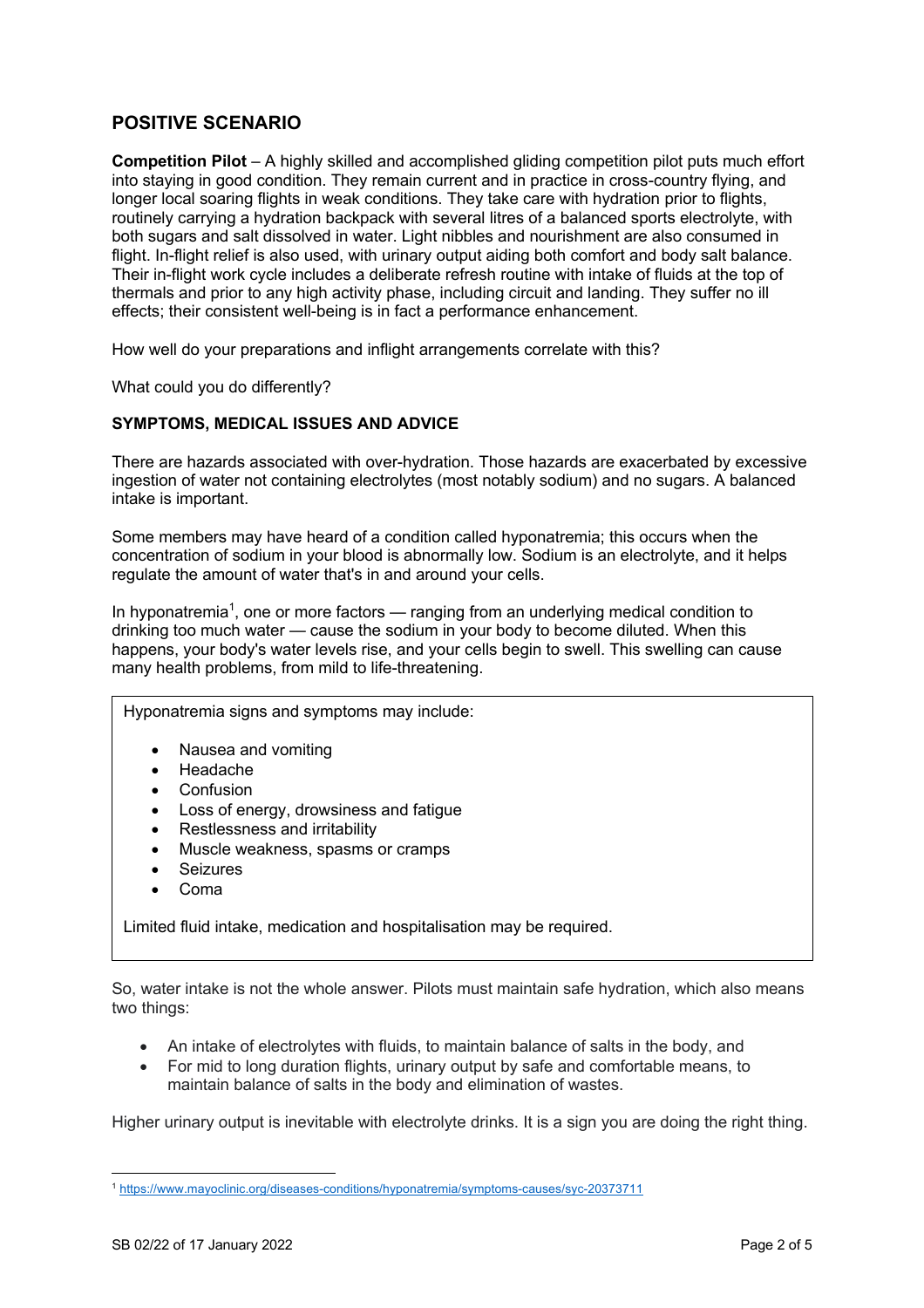Here, I wish to cite Dr Ken Wishaw MBBS FANZCA, a GFA member and pilot who has written on this subject in the CASA Flight Safety Journal No  $10^2$ , May-June 2010.

Dehydration is an often-forgotten factor in safety and performance in our sport.

As a medical specialist (anaesthetist), fluid physiology and fluid management is a central part of my practice every day.

Commonly I hear people only using water to counteract their fluid loss from sweating on hot days, obviously not realizing that strict adherence to water only may in fact degrade performance to the point of being hazardous.

A few facts needed to be understood as to why this is so. If basic arithmetic and technical details turn you off, skip to the recommendations!

Our blood and body fluids normally contain 135-150 millimoles (mmols) of sodium and 100 mmols of chloride per litre.

We probably sweat at around 1/2 to 1 litre per hour on a hot day while gliding. Additionally we lose water at high altitude from breathing air that has a low water content.

What we lose in sweat depends partly on our genetic makeup, but more importantly on whether we are acclimatized. The more acclimatized we are the less sodium and the more potassium we lose in our sweat. Sodium losses for a person that is well acclimatised is of the order of 5-30 mmols per litre. For someone who is not acclimatised (say an office worker who flies one or two days a week) sodium losses in sweat may be of the order of 40-100 mmols/litre.

(As a crude way of gaining an appreciation of these figures, one level teaspoon of table salt, which is just sodium chloride, dissolved in a litre of water equals approximately 100 millimoles per litre).

We do possess a very sophisticated sodium control system in our bodies that works well providing we are sufficiently hydrated to produce reasonable amounts of urine. Most of us readily excrete excess sodium in our urine. Conversely, we also have a specific salt appetite. Glider pilots with low sodium levels often love salty foods at the end of the day!

Ingestion of water to replace sweat losses will decrease the sodium concentration in our blood, as we are not replacing the sodium that we are losing. Severe acute decreases in blood sodium (say 10%) may cause headaches, lethargy, apathy and confusion. Severe acute decreases (over 15%) may cause convulsions. While this is extremely unlikely to occur in our sport, cases of convulsions occurring in top athletes who only use water replacement are documented. Suffice to say even the mild symptoms are highly undesirable for a pilot!

Potassium losses may cause low blood pressure and weakness.

Small amounts of sodium and potassium in rehydration fluids increases the rate at which the gut can absorb the fluid. Drinking only water, apart from leaving you still dehydrated (because you haven't absorbed the fluid) can make you feel bloated and nauseous.

Pure water ingestion tends to shut off the thirst reflex, even when we are dehydrated.

Taste is a critical factor on whether athletes drink adequately during exercise. Some people love pure water, others loathe it.

High carbohydrate drinks such as energy drinks, fizzy drinks and fruit juice contain 10%-30% carbohydrate. Levels of carbohydrate over 8% inhibit intestinal absorption of the fluid. None of these are appropriate for rehydration during flight.

Sports drinks are not excessively high in sodium. At recommended strengths they contain 10-25 mmol/litre. They are also designed to replace potassium losses. They do contain carbohydrate but this is of the order of 6% which will not impede absorption or cause large fluctuations in blood sugar levels.

#### **Recommendations**

Guiding principles (on the basis that you are essentially fit and healthy) should therefore be

- Do not take off already dehydrated. Remember ground preparation is sweaty stuff
- On short flights, whether we drink water or an electrolyte replacement is not critical.
- On longer flights (say over two hours) we should be aiming to replace what we are losing. Sports drinks are appropriate for this. As we are a "light physical activity in a hot environment", some dilution from the recommended concentration can be used if this makes it more palatable. Which one is not as critical as what tastes good to you.
- The carbohydrate (sugar) content is not harmful. Carbohydrate ingestion could only lead to a problem if a large carbohydrate load is taken at widely separated intervals, with the risk of insulin over secretion and low sugar levels occurring some hours later. If you don't want so much glucose,

<sup>2</sup> https://bit.ly/3A27I3j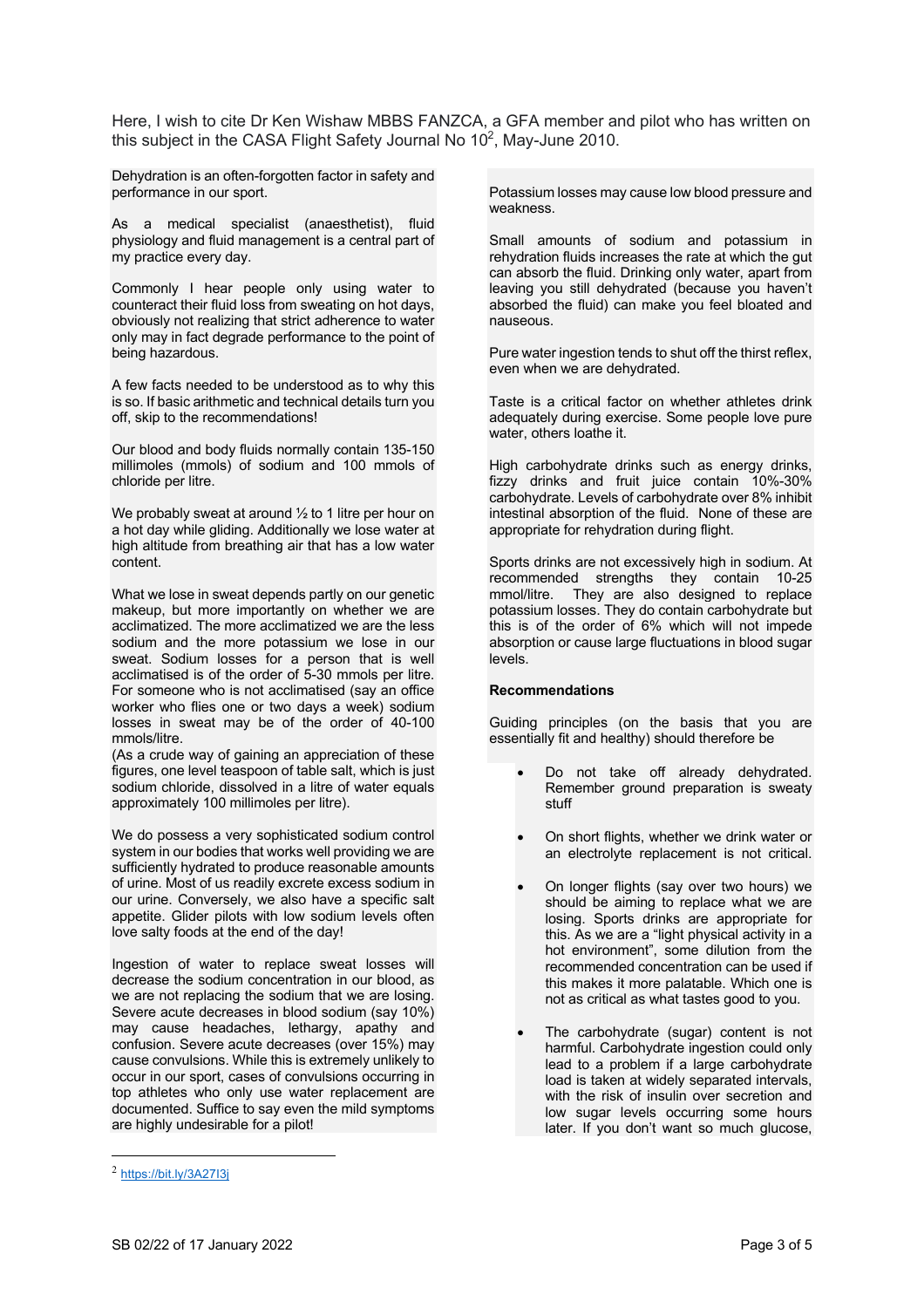then mix the sports drink powder in a glass first then decant into your drink container. As the electrolytes dissolve faster than the sugar, you can leave some of the sugar behind. Alternatively rehydration effervescent tablets e.g Hydralyte do not have excessive sugar.

- Never take high sodium loads such as salt tablets.
- Food will help contribute to electrolyte intake
- Heavy coffee and tea drinkers are prone to severe headaches on acute withdrawal. Recent studies have shown that caffeine is not deleterious to sport performance and a small amount on the long flying day before or after the flight is OK.
- For the technically minded or undertaking long flying you should meet these three criteria at the end of the flight.
- 1. Body weight loss should be less than 5%.
- 2. Urine colour should be pale (drugs and B vitamins can alter this).
- 3. Urine volume should have exceeded 0.5 (ideally1.0) mls per kilo per hour.

By way of example, I undertook two seven-hour mutual flights on successive days in a Super Dimona motor glider. Both days were hot and dry, and the tasks were identical.

On the first day I stuck to a water regime. By the end of the day, I was nauseous, bloated had a severe headache, and mild dizziness. I opted to let the other pilot (and aircraft owner!) to do the landing. My urine output was very poor.

The following day was identical except that I used a sport drink. At the end of the day, I had none of the effects of the previous day (and a far healthier urine output). We flew and landed safely under my control!

\*\*\*\*\*\*\*\*\*\*

**THE ELEPHANT IN THE ROOM**

Many pilots do pay attention to fluid intake, but scant attention to inflight relief. The elephant in the room is adequate provision of inflight urinary relief, safe and comfortable arrangements to pee properly.

Failure to make these arrangements can have the following consequences:

- Peeing your pants inflight, with accompanying discomfort and embarrassment on landing
- Holding on, landing with a full bladder, with great discomfort, increased risks of pain, discomfort, dehydration and kidney complaints
- Dehydration and heat distress, body salt imbalances, degraded performance
- Combinations of the above!

So, let's have a conversation about this. Let's discuss what works, and what doesn't work.

Yes, we must acknowledge that options for male pilots are greater than for female pilots. To state the obvious, one size does not fit all.

For some pilots, various kinds of catheter, sheath or receptacle draining into a reservoir, bladder or pee tube are good options. Devices such as "Uridomes" and "Shewees" are used by some pilots. Others use the trusty recycled wine cask bladder with removable rubber valve, and various portable receptacles. Leakage risks vary for these options.

Some pilots choose to fly with incontinence pads or pants. There is a temporary discomfort factor, offset by simplicity and usually no leakage.

Our airworthiness colleagues will remind us that pee tube drainage can be a factor in causing corrosion in metal components in fuselages. Cleaning of urine drain lines and prevention of corrosion in adjacent structures can be an unpleasant task. GFA AD 688<sup>3</sup> Issue 1 modified 29 June 2020 *Corrosion of Controls and Fittings in Aft Fuselage* refers.

<sup>3</sup> https://bit.ly/3ftfHNt